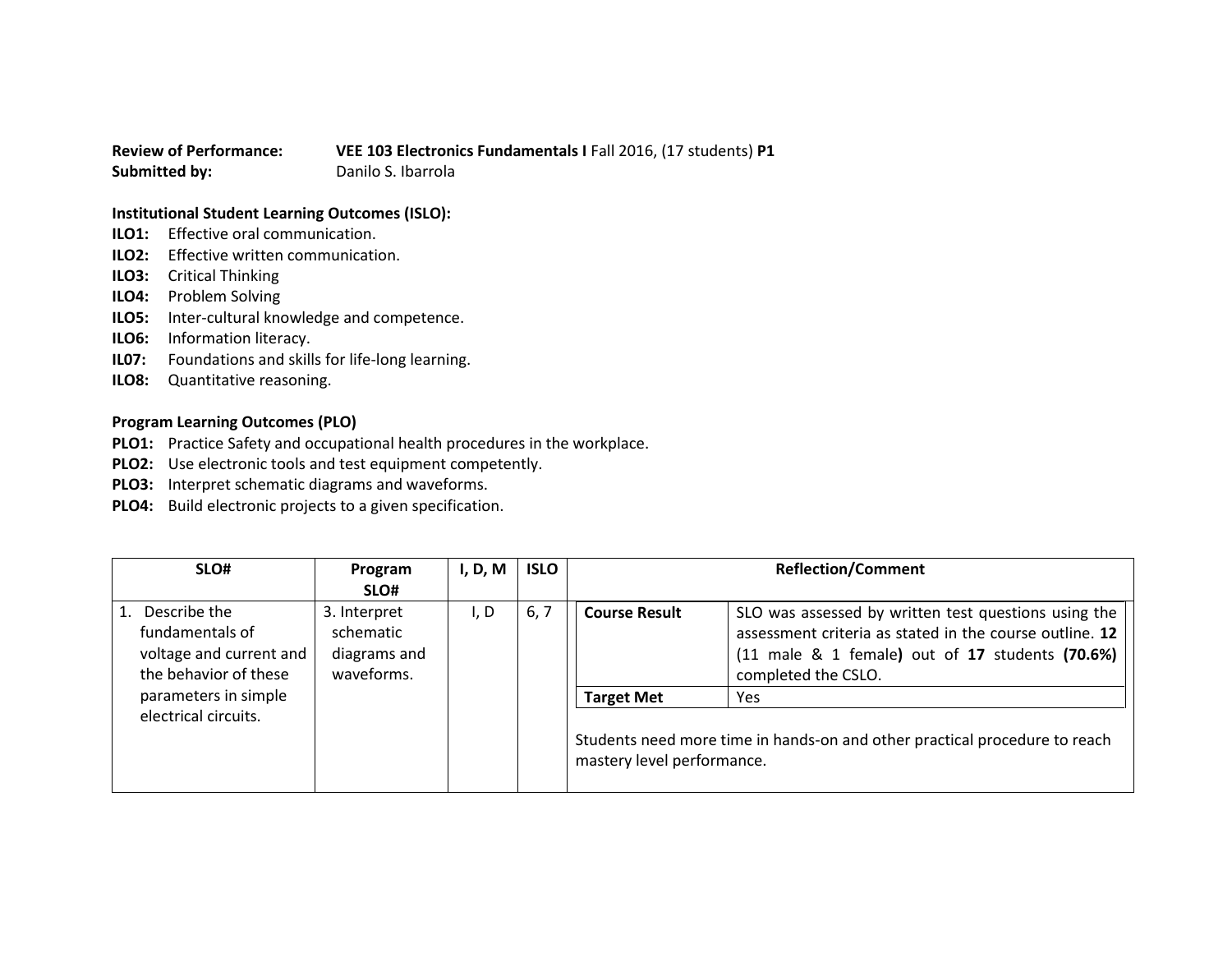| 2. Explain the purpose and<br>identify the various<br>types of resistors and<br>their symbols. Identify<br>the value, power rating<br>and tolerance of<br>resistors using various<br>types of industry codes. | 3. Interpret<br>schematic<br>diagrams and<br>waveforms. | I, D    | 6, 7 | <b>Course Result</b><br><b>Target Met</b><br>mastery level performance. | SLO was assessed by written test questions using the<br>assessment criteria as stated in the course outline. 15<br>(14 male & 1 female) out of 17 students (88.2%)<br>completed the CSLO.<br>Yes<br>Students need more time in hands-on and other practical procedure to reach |
|---------------------------------------------------------------------------------------------------------------------------------------------------------------------------------------------------------------|---------------------------------------------------------|---------|------|-------------------------------------------------------------------------|--------------------------------------------------------------------------------------------------------------------------------------------------------------------------------------------------------------------------------------------------------------------------------|
| 3. Describe the purpose<br>and types of switches,<br>fuses and circuit<br>breakers and identify<br>their schematic symbols.                                                                                   | 3. Interpret<br>schematic<br>diagrams and<br>waveforms. | I, D    | 6, 7 | <b>Course Result</b><br><b>Target Met</b>                               | SLO was assessed by written test questions using the<br>assessment criteria as stated in the course outline. 13<br>(13 male & 0 female) out of 17 students (76.5%)<br>completed the CSLO.<br>Yes                                                                               |
|                                                                                                                                                                                                               |                                                         |         |      | mastery level performance.                                              | Students need more time in hands-on and other practical procedure to reach                                                                                                                                                                                                     |
| 4. Define magnetism and<br>electromagnetism and<br>their characteristics;<br>describe how these                                                                                                               | 3. Interpret<br>schematic<br>diagrams and<br>waveforms. | I, D    | 6, 7 | <b>Course Result</b>                                                    | SLO was assessed by written test questions using the<br>assessment criteria as stated in the course outline. 16<br>(15 male & 1 female) out of 17 students (94.1%)<br>completed the CSLO.                                                                                      |
| characteristics are                                                                                                                                                                                           |                                                         |         |      | <b>Target Met</b>                                                       | Yes                                                                                                                                                                                                                                                                            |
| utilized in the operation<br>of the relay, magnetic<br>circuit breaker and<br>meter.                                                                                                                          |                                                         |         |      | mastery level performance.                                              | Students need more time in hands-on and other practical procedure to reach                                                                                                                                                                                                     |
| 5. Describe the function<br>of the multimeter and<br>its controls. Safely and<br>accurately use a                                                                                                             | 1. Practice safety<br>and<br>occupational<br>health     | I, D, M | 6, 7 | <b>Course Result</b>                                                    | SLO was assessed by written test questions using the<br>assessment criteria as stated in the course outline. 16<br>(15 male & 1 female) out of 17 students (94.1%)<br>completed the CSLO.                                                                                      |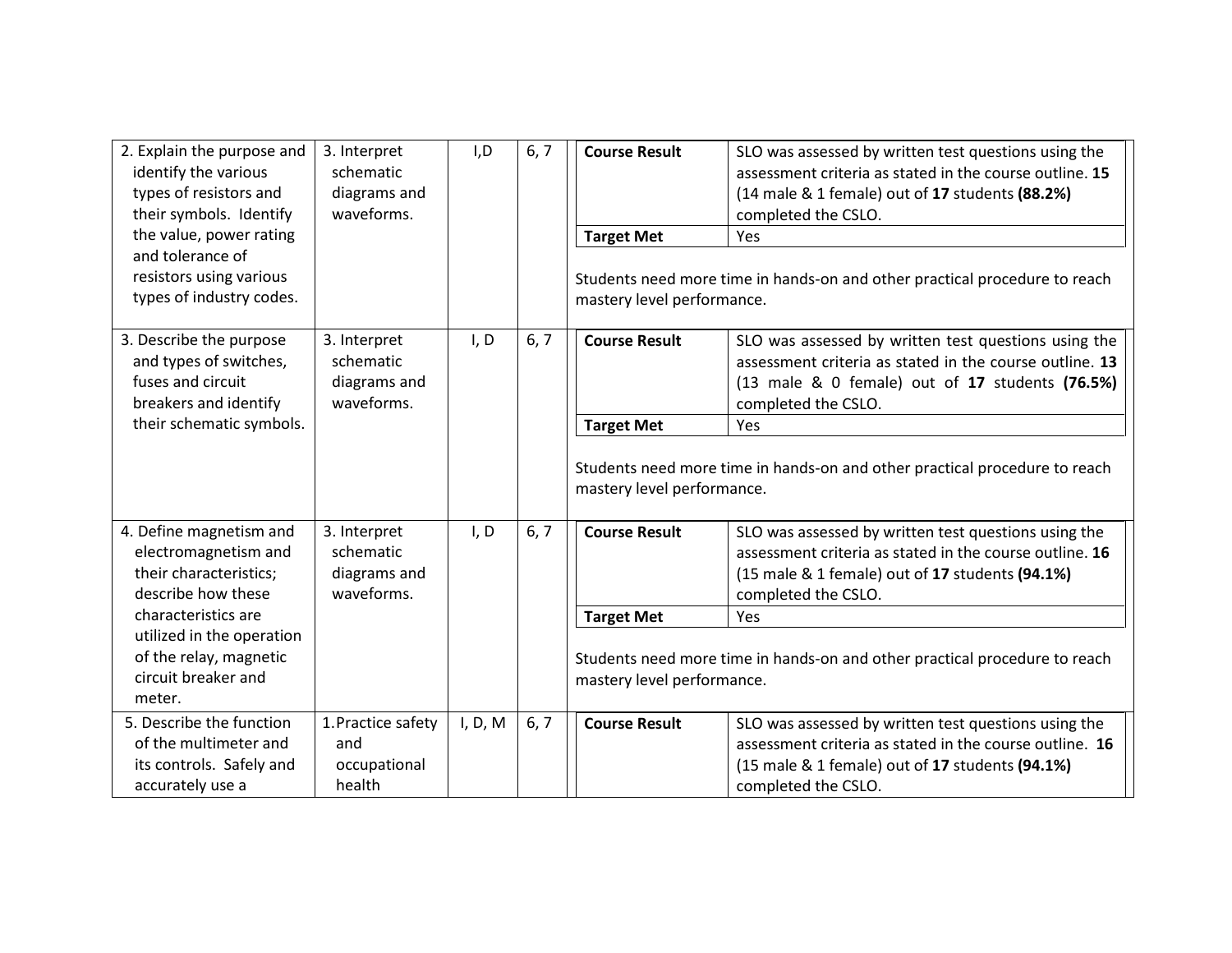| multimeter to measure                                                                                                             | procedures in                                                                                                                                    |      |            | <b>Target Met</b>          | Yes                                                                                                                                                                                       |
|-----------------------------------------------------------------------------------------------------------------------------------|--------------------------------------------------------------------------------------------------------------------------------------------------|------|------------|----------------------------|-------------------------------------------------------------------------------------------------------------------------------------------------------------------------------------------|
| the circuit quantities of<br>resistance, voltage, and<br>current.                                                                 | the workplace.<br>2.Use<br>electronics<br>tools and test<br>equipment<br>competently.<br>3. Interpret<br>schematic<br>diagrams and<br>waveforms. |      |            | mastery level performance. | Students need more time in hands-on and other practical procedure to reach                                                                                                                |
| 6. Using Ohm's Law to<br>define the relationship<br>between resistance,<br>voltage, current, and<br>power in an electrical        | 3. Interpret<br>schematic<br>diagrams and<br>waveforms.                                                                                          | I, D | 4,<br>6,7  | <b>Course Result</b>       | SLO was assessed by written test questions using the<br>assessment criteria as stated in the course outline. 12<br>(11 male & 1 female) out of 17 students (70.6%)<br>completed the CSLO. |
| circuit. By                                                                                                                       |                                                                                                                                                  |      |            | <b>Target Met</b>          | Yes                                                                                                                                                                                       |
| experimentation prove<br>Ohm's Law.                                                                                               |                                                                                                                                                  |      |            | mastery level performance. | Students need more time in hands-on and other practical procedure to reach                                                                                                                |
| 7. Identify the following<br>circuits, calculate and<br>measure the circuit<br>parameters of voltage,<br>resistance, and current. | 3. Interpret<br>schematic<br>diagrams and<br>waveforms.                                                                                          | I, D | 4, 6,<br>7 | <b>Course Result</b>       | SLO was assessed by written test questions using the<br>assessment criteria as stated in the course outline. 14<br>(13 male & 1 female) out of 17 students (82.3%)<br>completed the CSLO. |
| Troubleshoot the series,                                                                                                          |                                                                                                                                                  |      |            | <b>Target Met</b>          | Yes                                                                                                                                                                                       |
| parallel and series-<br>parallel circuits.<br>a. Series Circuit<br>b. Parallel Circuit                                            |                                                                                                                                                  |      |            | mastery level performance. | Students need more time in hands-on and other practical procedure to reach                                                                                                                |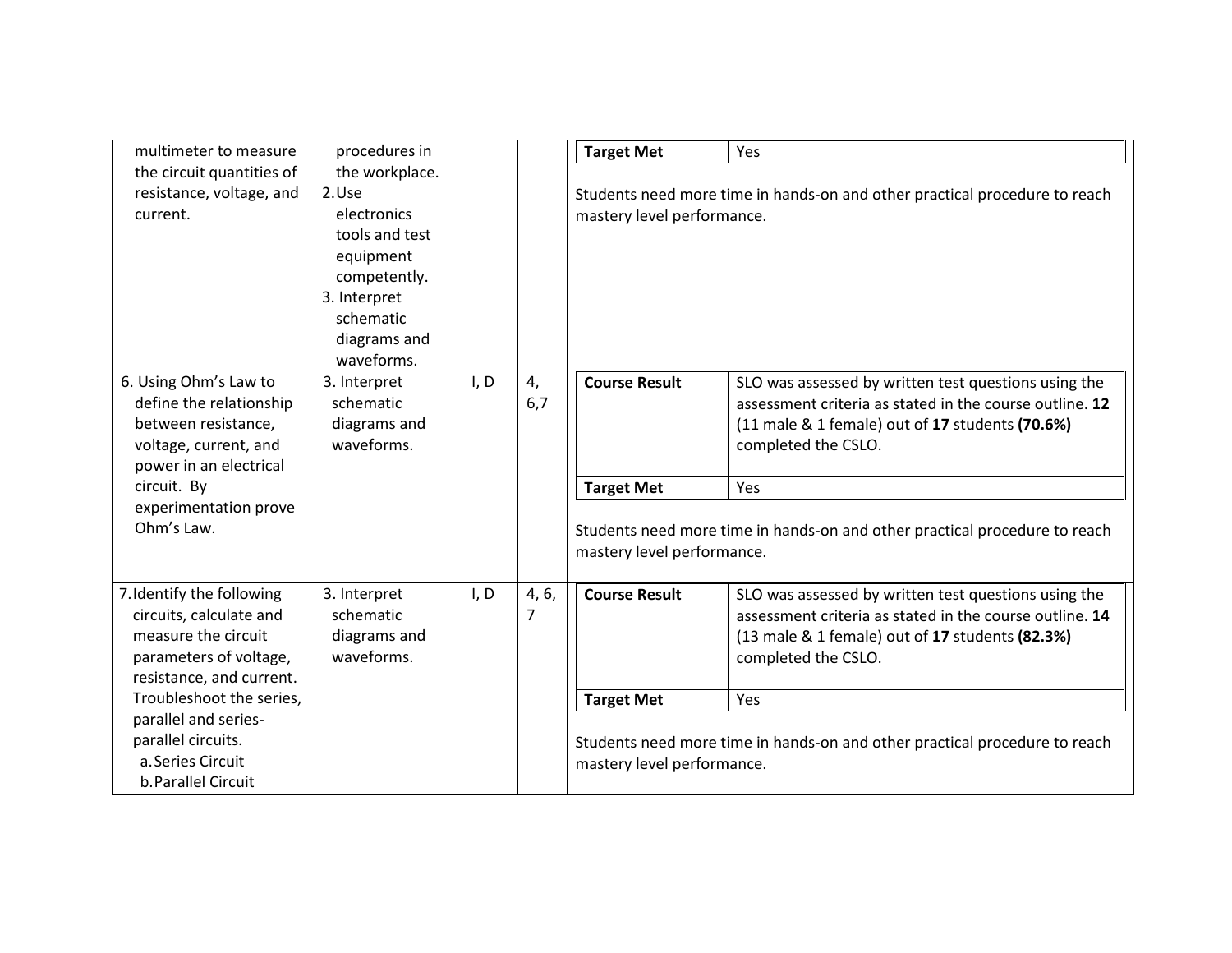| c. Series and Parallel<br>Circuit                                                                                           |                                                         |      |     |                            |                                                                                                                                                                                           |
|-----------------------------------------------------------------------------------------------------------------------------|---------------------------------------------------------|------|-----|----------------------------|-------------------------------------------------------------------------------------------------------------------------------------------------------------------------------------------|
| d. Voltage Divider                                                                                                          |                                                         |      |     |                            |                                                                                                                                                                                           |
| Circuit                                                                                                                     |                                                         |      |     |                            |                                                                                                                                                                                           |
| e. Bridge Circuit                                                                                                           |                                                         |      |     |                            |                                                                                                                                                                                           |
| 8. Simplify and analyze<br>complex circuits using<br>the following methods:<br>a. Kirchhoff's Laws<br>b. Thevenin's Theorem | 3. Interpret<br>schematic<br>diagrams and<br>waveforms. | I, D | 6,7 | <b>Course Result</b>       | SLO was assessed by written test questions using the<br>assessment criteria as stated in the course outline. 13<br>(12 male & 1 female) out of 17 students (76.5%)<br>completed the CSLO. |
| c. Norton's Theorem                                                                                                         |                                                         |      |     | <b>Target Met</b>          | Yes                                                                                                                                                                                       |
|                                                                                                                             |                                                         |      |     | mastery level performance. | Students need more time in hands-on and other practical procedure to reach                                                                                                                |

**Special comments:** 15 out of 17 or 88.2% of the students got a grade of C and higher and 2 or 11.8% got D & F.

| <b>Summary of Grades:</b> |   |                |
|---------------------------|---|----------------|
| $A+$                      | = | 0              |
| A                         | Ξ | 3              |
| А-                        | = | $\overline{2}$ |
| B+                        | Ξ | 4              |
| B                         | = | 5              |
| В-                        | Ξ | 1              |
| C+                        | Ξ | 0              |
| C                         | Ξ | 0              |
| $C-$                      | Ξ | 0              |
| D+                        | = | 0              |
| D                         | = | 0              |